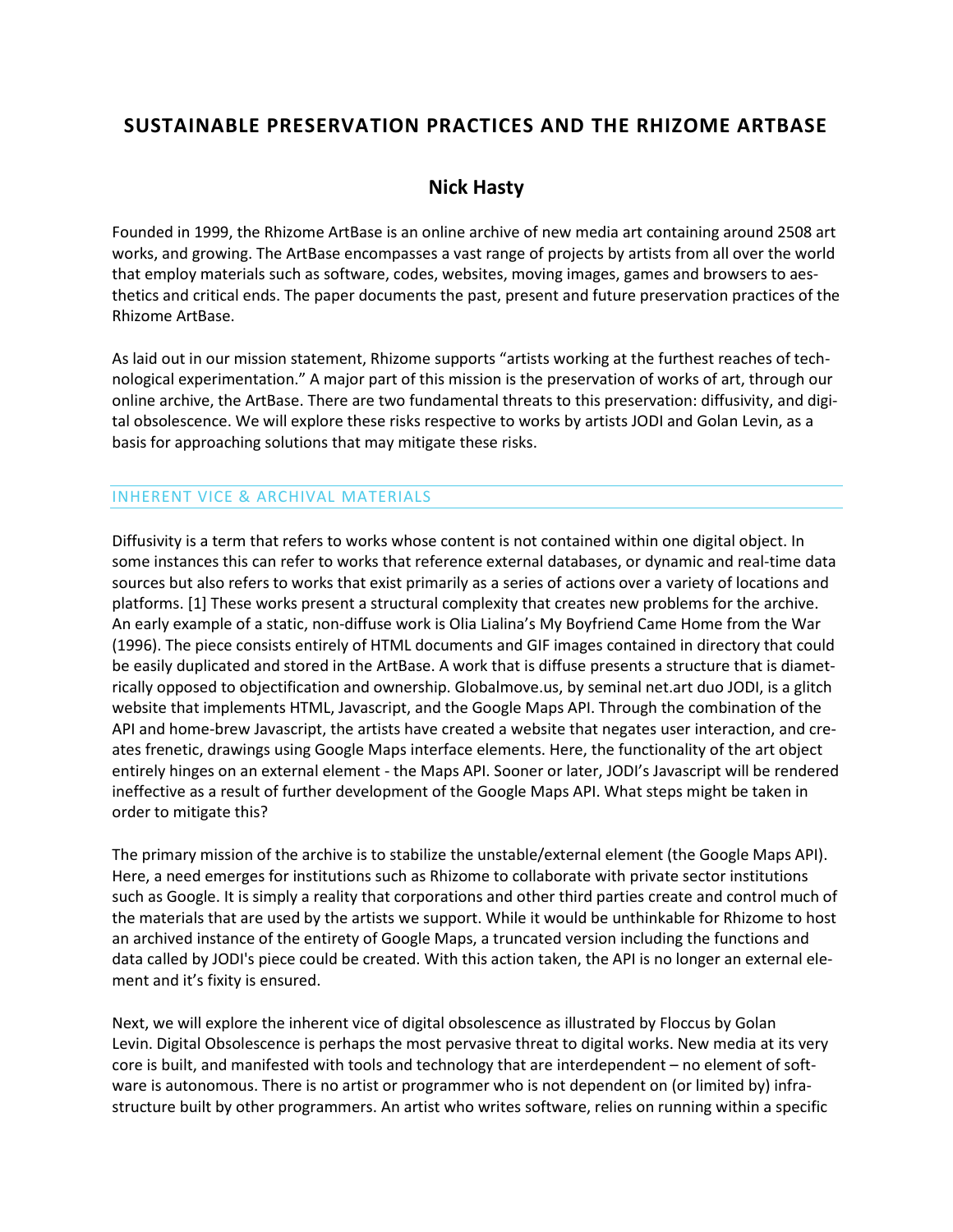(or at least a finite range of) operating system(s), and therefore on specific hardware. A recent case of obsolescence was illustrated by Golan Levin's *Floccus*. This piece created in 1999, has to date witnessed two generations of obsolescence. Levin originally created the piece using the C++ programming language and OpenGL (Open Graphics Library). It was then compiled as a java applet capable of running either as a "stand alone" piece of software, or as an element embedded in a web page. In the intervening seven years after its creation in 1999, computer systems evolved and support for the applet began to disappear. In 2006, the artist found that the applet began to fail, and would no longer run on many contemporary systems. Levin remedied this by recreating the piece using Processing (a tool that emerged after the works first iteration). This process also rendered an applet, which Levin embedded on a page of his website.

Floccus was once more rendered obsolete; until recently the web-based applet would not run, and visitors to Levin's site or the ArtBase would be presented with only a blank white box and error message. After investigating the issue, Levin found the problem to be that the applet was compiled to run on now obsolete 32 bit systems. Today, 64 bit systems are the predominant norm, and prior to it's repair, the applet was likely unusable for the majority of visitors to his website. This particular case is a perfect example of the recurrent nature of obsolescence; once an obsolete art object is restored, it is only a matter of time before the solution is rendered obsolete. The most evident repercussion is the work of art no longer exists from the viewer's perspective. Without action, obsolescence creates an air of mythology – an inaccessible history. Levin's Floccus presents material gathering needs specific to compiled software. Unlike a web page's uncompiled markup language, readable by both machines and humans, once compiled source code forms a stand-alone applet or other form of software, accurate human analysis of the work is made impossible. Compiled applications do not allow for the ability to understand the artist's programming logic, structure, and style. In a restoration scenario, this information is integral. In the case of Floccus, there are five primary entities that must be gathered to form the archival package: the Processing source code, a font file that is used in the piece, the compiled Java applet, the compiled P3D Processing Applet, the original 1999 C++ source code, and the compiled software of the C++ version. With the description of the work, the images of its documentation, and analysis of the various formats of source code, there is ample information to inform accurate reinterpretation in a restoration scenario.

### STRATEGIES AND METHODS OF RESTORATION

Beyond gathering of archival materials for the stabilization of works, there are three commonly acknowledged forms of restoration: emulation, migration, and reinterpretation. This section will explore these established methods within the context of the previously discussed works. Through this theoretical exploration, and the findings of the Variable Media Network's case studies, an analysis of how relevant these methods are to the ArtBase will be provided.

Emulation is the simulation of the architecture and behaviors of an old computer system, within a contemporary system. [2] For instance, if an art object will no longer run on contemporary operating systems, a piece of software may be written that emulates the environment of the work's original operating system. This strategy is efficient insofar that the emulation of one operating system creates a solution for accessing all works that originally ran on that system. Still, it is only a temporary solution – with time the emulator itself will become obsolete and unusable on contemporary computer systems. While case studies have shown that emulation is effective at producing an aesthetically authentic iteration of art objects, these studies have also shown that it is fact quite a in-depth process best suited for circumstances that justify a high level of investment in a short-term solution. [3]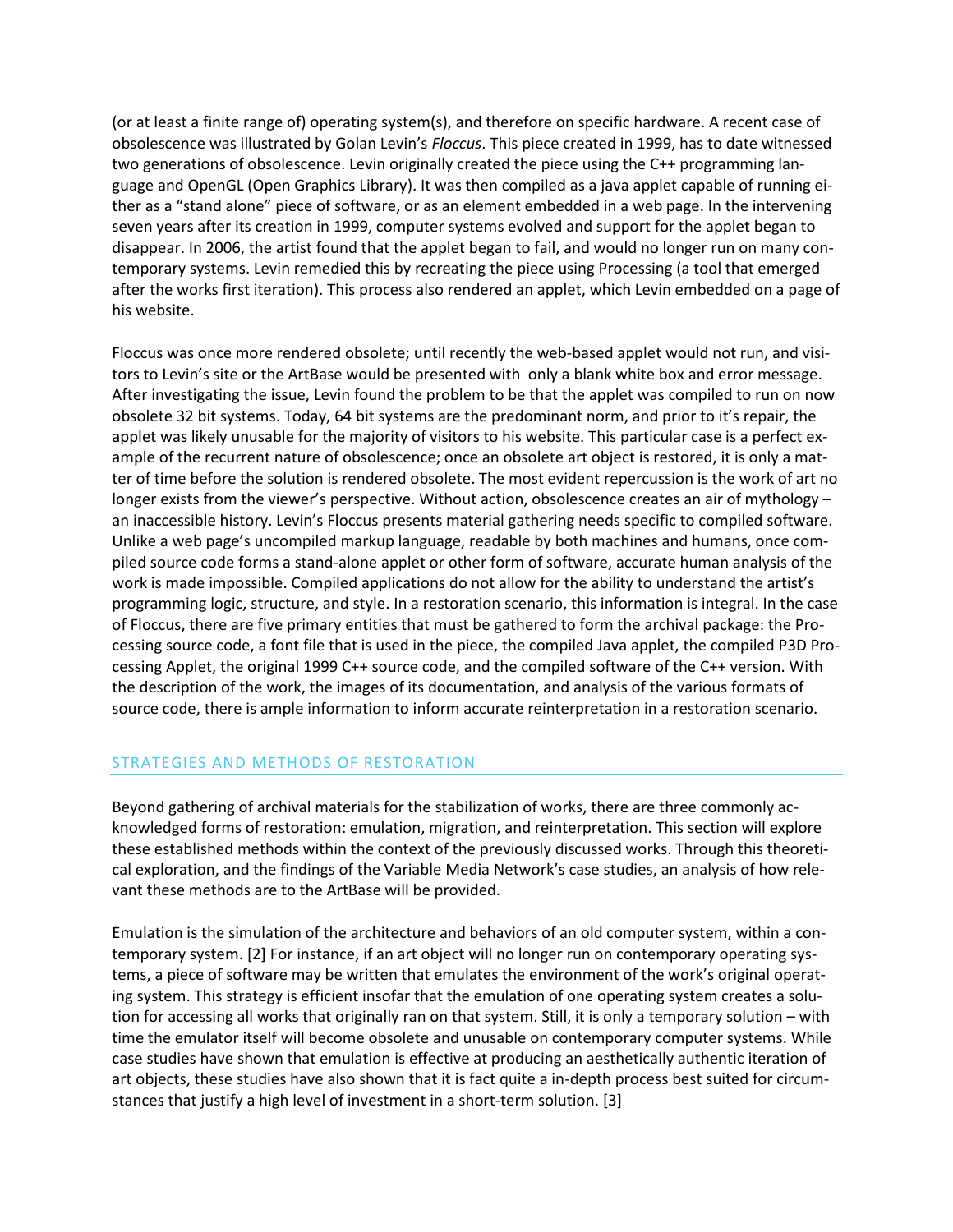Thus it follows that the prerequisite for restoration efforts is not simply for a work to function outside of its original format, but to a broad base of rapidly evolving web browsers and operating systems. Deprecation and obsolescence is a necessary evil for an evolving Internet. Yet, software efficiency and the politics of emergent web standards is a concern secondary to our goal of having the ability to properly support a chronological legacy of internet based culture and creativity. This establishes the need for a "museum quality browser" – one that runs on contemporary infrastructures and provides legacy support for archaic protocols and markup of the early days of Internet art. Rather than adopting a policy of deprecation, such a browser would be built on a development philosophy that is additive, providing native support for emergent standards and preserving support for the old. Building upon open-source frameworks such as WebKit, or Gecko would be ideal as they come from a rich discourse and community of developers. This model is flawed however, in the sense that it would require the user to download and install an entirely new browser. As nearly all commonly used web browsers (i.e. Google's Chrome, Apple's Safari, Mozilla's Firefox) are built upon the aforementioned open source frameworks, it would be ideal to initiate collaborations with these parties, so as to aid in the development of more preservation-friendly development practices. The realization of this model as a browser extension or feature native to these browsers would be a more sustainable model, as it asks less of the visitor, while theoretically offering the same result. While emulation is a term not often used when speaking of web content, that is essentially what the model proposes – an environment that will provide support and access to art objects that are otherwise inaccessible on contemporary systems. However, while previously it was posited that emulation was not a viable solution for the ArtBase, this model is feasible and sustainable, as it is provide a singular solution for the majority of the collection.

Migration is the practice of converting digital objects from obsolete formats, to contemporary formats. For example, if the .JPG image format was in the beginning stages of deprecation, works in the ArtBase that employed use of this image format would be identified, and their .JPG assets would be converted to a more stable format. While migration does present a viable solution for the management of digital assets, it assumes a high level of access and interoperability. For example, migrating a format such as .JPG is viable only because it is a format that is interoperable with many different forms of image editing tools. Lossless migration from .JPG to a new standard does not require access to any sort of source code, so long as there are tools that can interpret it. This approach becomes more challenging when considering the whole of the ArtBase, as many works include less interoperable proprietary compiled formats, such as Shockwave Flash files (.SWF), and require access to specific editing software (Adobe Flash) and original source files (.FLA, Actionscript) in order to approach migration. While migration is a fundamental component of preservation, within the context of the ArtBase, it will over the long-term be best suited for application to simple digital objects such as images, sound, and video.

Where migration offers a simple process of continual upgrade, works whose primary form is a compiled piece of software, such as Levin's Flocuss, require a more involved process – referred to as reinterpretation. [4] When a piece of software no longer runs on contemporary infrastructures, one cannot simply convert it. Reinterpretation calls for delving into the uncompiled source of the software, and repairing whatever is the root cause of its obsolescence. In some cases this may be as simple as altering the format of the compiled software, while in others it may call for a fundamental re-write of the software's source code. In such cases, this is only made possible by having access to the software in its uncompiled format. In the most drastic of situations, documentation of the functional work, along with analysis of the work's source can offer a path to creating a faithful reinterpretation. The sense in which emulation is not feasible for the ArtBase is applicable here – the thought of distributing emulators for visitors to the ArtBase to download in order to run the various software based works asks much effort on the users part.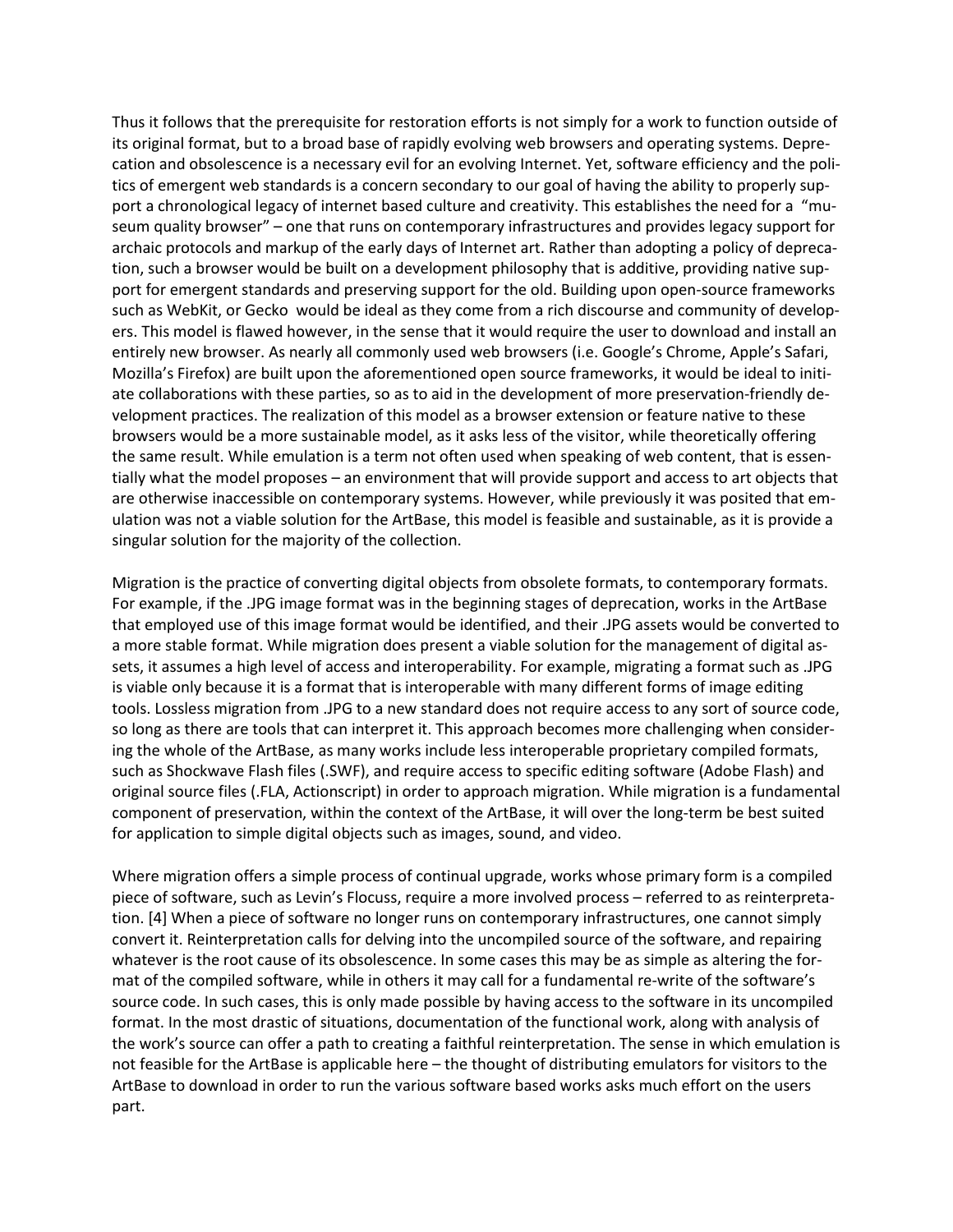#### MONITORING A GROWING COLLECTION

With a rapidly growing collection currently containing over 2,500 works, each consisting of complex digital objects, an automated system for monitoring obsolescence is crucial. Although the ArtBase recently adopted a new collection policy that accepts only archival objects, it continues to suffer from the past acceptance of "linked objects." These works exist solely as records, which link to the actual digital art object hosted by the artist, or third party such as a museum. In such cases, Rhizome has no control of the sustained access to these works; they exist in the ArtBase solely as catalog entries. If the artist removes the work from their server, stops paying for web hosting, or modifies the URL, access to the work from it's ArtBase record is eliminated. Efforts are underway to transition these works to full archival records hosted by Rhizome. Fortunately, verifying a URL can be fully automated, yet monitoring anything more complex than a dead URL requires a more nuanced approach. Rhizome is currently researching the implementation of a tool (such as the UK National Archive's DROID and PRONOM) that will allow for reports to be automatically generated on the digital object representation formats present in a work, which will in turn allow for the identification of works which implement an obsolescent format. The problem remains however that issues of browser support and obsolescence most often do not manifest themselves in a discrete manner that can be identified through automation; there is no way to write an algorithm that asks to search for anything that "doesn't look right". In the context of the ArtBase, the most effective means of identifying these complex problems is a human one. Providing users of the Art-Base with a simple and helpful means to report problems with an art object offers an effective means for identifying dysfunctional works. Once a user has reported a work as being in some state of dysfunction, it can be investigated for the root of the issue.

#### FUTURE INITIATIVES

A major wealth of material not collected by the ArtBase is the ephemera produced by the artist. Whereas the artist working with physical materials produces ephemera such as sketches, plans, notes, unfinished works, and studies, these materials are typically not collected until after an artist passes, or late in their career. For the artist working in an entirely digital environment, what is the likelihood of these peripheral documents surviving? During the life of one artist, many computers will come under their command, and while their finished works may persist in archives, what is to come of the ephemera contained on the studio environment of their hard drive? By definition, ephemera fall outside of the scope of most collecting institution's immediate interests. It simply constitutes far too much material when considering the sheer quantity and the inability to predict what will be worthwhile. It is undeniable that some day this material will be valued. A unique example where this was executed successfully (through a combination of good fortune, and expert digital forensics) is the Rushdie archive at Emory University's Manuscript and Rare Books Library (MARBL). Here they preserved and emulated the personal computer of author Salman Rushdie. While Rushdie was not a digital artist per se, the computer was in fact his studio environment. MARBL preserved the ability to observe Rushdie's digital manuscripts, drafts, notes, sketches, and correspondence. This is a teachable moment in the value of digital ephemera. What provisions can be made to ensure that future generations will have access to not only preserved art objects from our time, but the ephemera produced by these artists? It is in the best interest of stakeholders to strive for developing tools for the artist that will allow for some form of selfpreservation, as well as integrating these materials into the scope of interest.